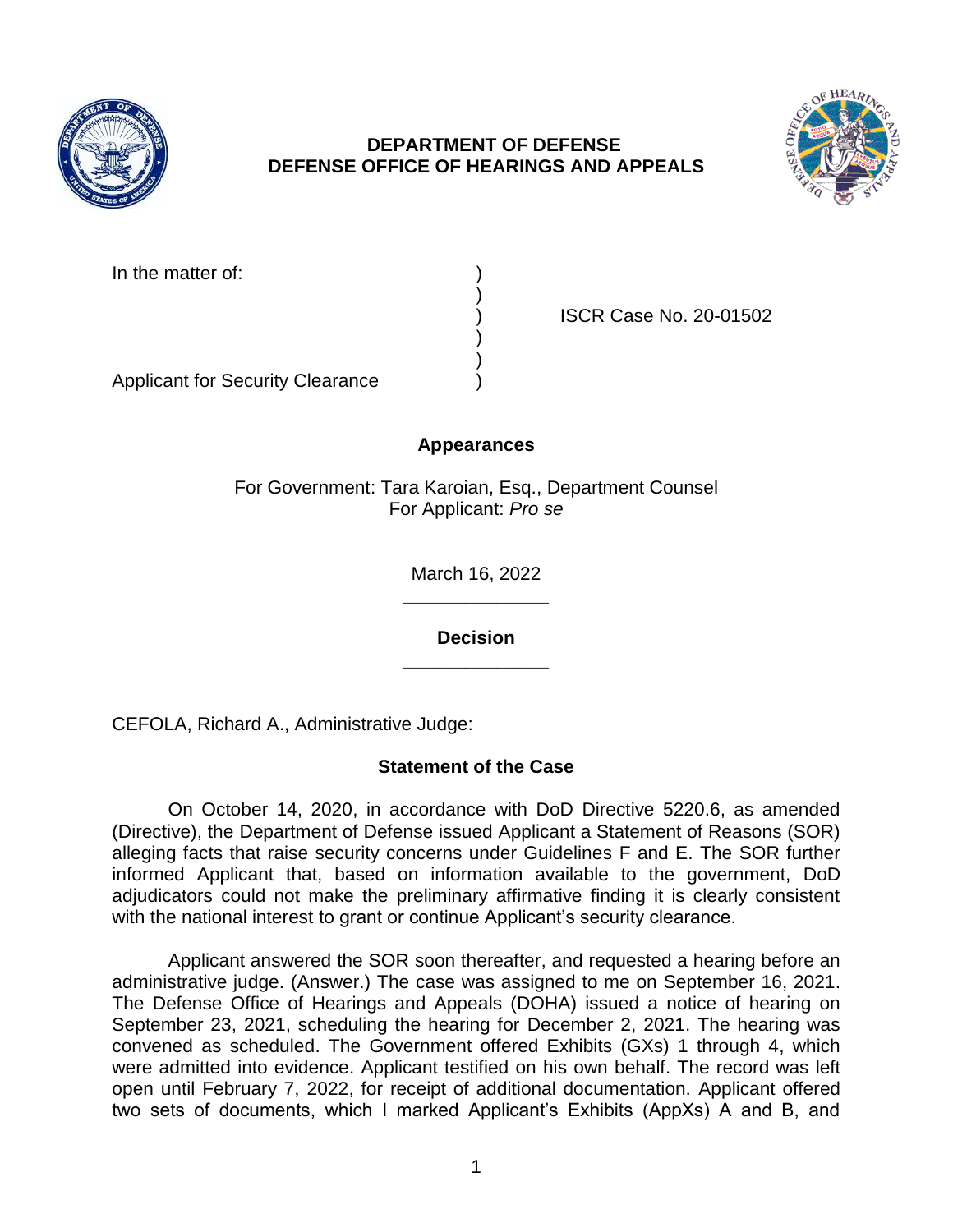admitted into evidence. DOHA received the transcript of the hearing (TR) on December 9, 2021.

### **Findings of Fact**

 Applicant denied all the SOR allegations. After a thorough and careful review of the pleadings, exhibits, and testimony, I make the following findings of fact.

 Applicant is a 30-year-old employee of a defense contractor. He has been employed with the defense contractor for "about six-and-a-half years." (TR at page 12 lines 2~5, and GX 1 at page 7.) He is single and has no children. (TR at page 13 lines 14~22.) Applicant attributes the alleged past-due indebtedness to a period of unemployment or underemployment "between 2013 to 2015." (TR at page 22 lines 16~19.)

#### **Guideline F - Financial Considerations**

 1.a. and 1.b. Applicant has past-due debts totaling about \$10,027 to Creditor A, as the result of motor vehicle repossession. He has done little if anything to address this past-due debt, which appears on his July 2021 credit report. (TR at page 24 line 2 to page 29 line 10, at page 36 line 15 to page 37 line 24, at page 38 line 11 to page 39 line 9, and GX 4 at page 6.) These allegations are found against Applicant.

 1.c.~1.h. Applicant had past-due student loan debts totaling about \$32,607 to Creditor C. Applicant has resolved these debts by way of garnishment; and as such, they are no longer reflected as past-due on the Government's July 2021 credit report. (TR at page 29 line 11 to page 34 line 24, GX 4 and AppX B.) These allegations are found for Applicant.

### **Guideline E - Personal Conduct**

 2.a. Applicant knew or should have known of his past-due indebtedness, noted above under Financial Considerations, when he executed his September 2019 Section 26 as to his having financial delinquencies "in the past sever (7) years." (TR at page 14 line 11 to page 24 line 1, and GX 1 at pages 32~33.) I find this to be a willful falsification. This allegation is found against Applicant. Electronic Questionnaires for Investigations Processing (e-QIP). He answered, "No," to

#### **Policies**

 When evaluating an applicant's national security eligibility, the administrative judge must consider the adjudicative guidelines (AG). In addition to brief introductory explanations for each guideline, the adjudicative guidelines list potentially disqualifying conditions and mitigating conditions, which are to be used in evaluating an applicant's national security eligibility.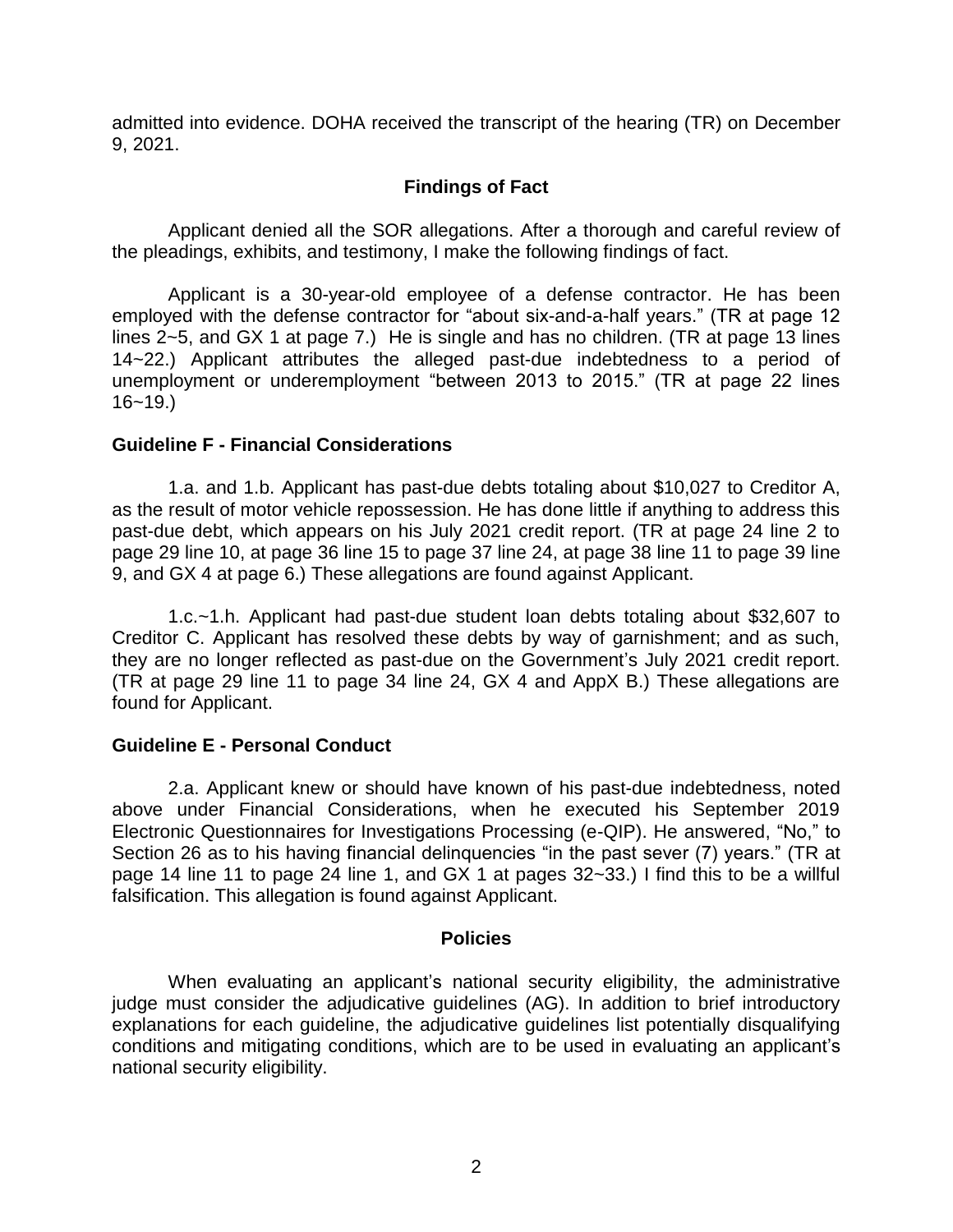These guidelines are not inflexible rules of law. Instead, recognizing the complexities of human behavior, administrative judges apply the guidelines in conjunction with the factors listed in AG ¶ 2 describing the adjudicative process. The commonsense decision. According to AG  $\P$  2(a), the entire process is a conscientious scrutiny of a number of variables known as the whole-person concept. The administrative judge must consider all available, reliable information about the person, administrative judge's overarching adjudicative goal is a fair, impartial, and past and present, favorable and unfavorable, in making a decision.

The protection of the national security is the paramount consideration. AG  $\P$  2(b) eligibility will be resolved in favor of the national security." In reaching this decision, I have drawn only those conclusions that are reasonable, logical, and based on the requires that "[a]ny doubt concerning personnel being considered for national security evidence contained in the record.

 Under Directive ¶ E3.1.14, the Government must present evidence to establish controverted facts alleged in the SOR. Directive ¶ E3.1.15 states the "applicant is responsible for presenting witnesses and other evidence to rebut, explain, extenuate, or mitigate facts admitted by the applicant or proven by Department Counsel, and has the ultimate burden of persuasion as to obtaining a favorable clearance decision."

 A person who applies for access to classified information seeks to enter into a fiduciary relationship with the Government predicated upon trust and confidence. This relationship transcends normal duty hours and endures throughout off-duty hours. The Government reposes a high degree of trust and confidence in individuals to whom it grants access to classified information. Decisions include, by necessity, consideration of the possible risk the applicant may deliberately or inadvertently fail to protect or safeguard classified information. Such decisions entail a certain degree of legally permissible extrapolation as to potential, rather than actual, risk of compromise of classified information.

 Section 7 of Executive Order (EO) 10865 provides that adverse decisions shall be "in terms of the national interest and shall in no sense be a determination as to the loyalty of the applicant concerned." *See also* EO 12968, Section 3.1(b) (listing multiple prerequisites for access to classified or sensitive information).

### **Analysis**

### **Guideline F - Financial Considerations**

 The security concern relating to the guideline for Financial Considerations is set out in AG ¶ 18:

 Failure to live within one's means, satisfy debts, and meet financial obligations may indicate poor self-control, lack of judgment, or unwillingness to abide by rules and regulations, all of which can raise questions about an individual's reliability, trustworthiness, and ability to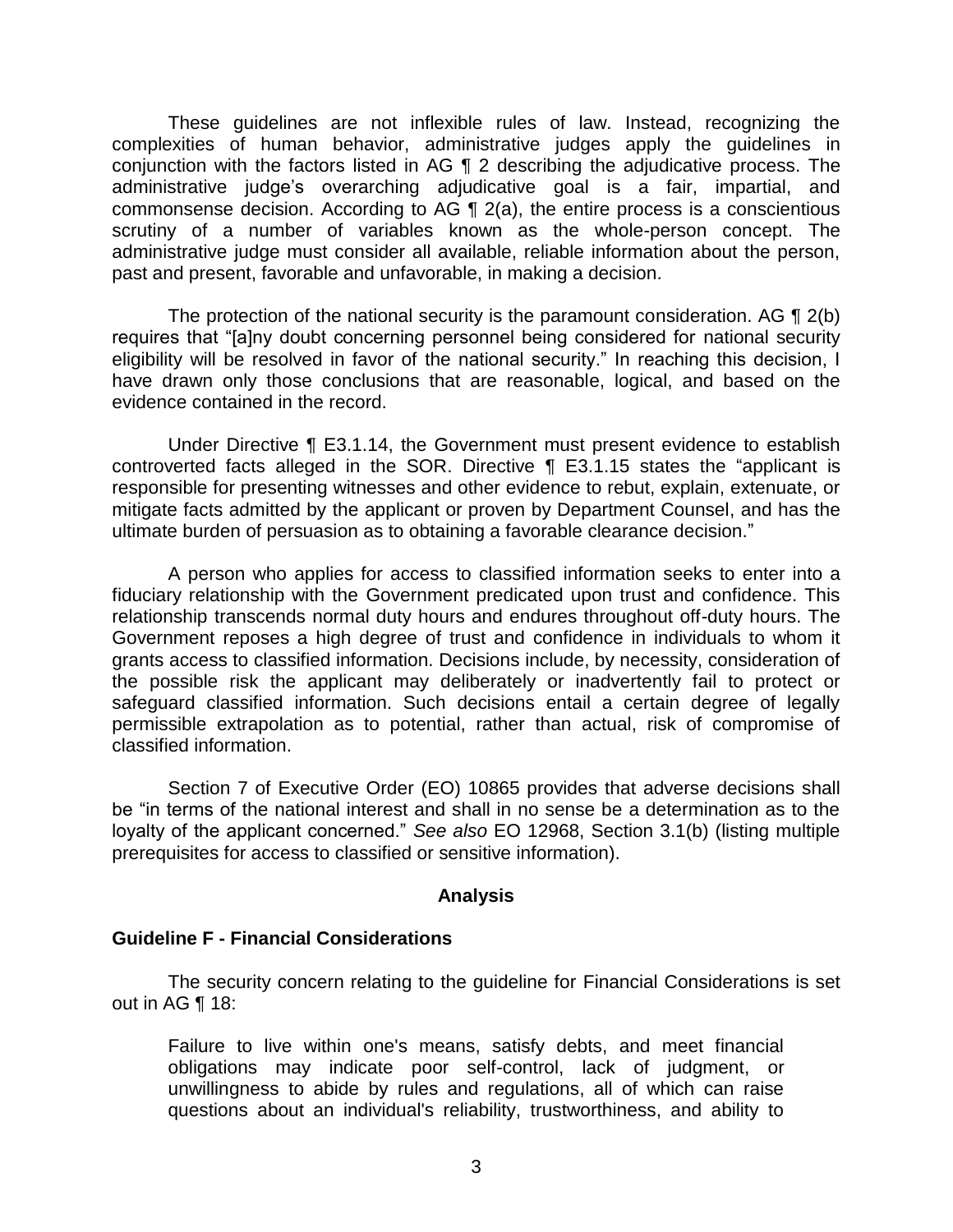protect classified or sensitive information. Financial distress can also be caused or exacerbated by, and thus can be a possible indicator of, other issues of personnel security concern such as excessive gambling, mental individual who is financially overextended is at greater risk of having to engage in illegal or otherwise questionable acts to generate funds. Affluence that cannot be explained by known sources of income is also a health conditions, substance misuse, or alcohol abuse or dependence. An security concern insofar as it may result from criminal activity, including espionage.

 The guideline notes several conditions that could raise security concerns under AG ¶ 19. Three are potentially applicable in this case:

(a) inability to satisfy debts;

(b) unwillingness to satisfy debts regardless of the ability to do so; and

(c) a history of not meeting financial obligations.

 Applicant has a past-due debt due to a vehicle repossession, and had significant past-due student loans. The evidence is sufficient to raise these disqualifying conditions.

 AG ¶ 20 provides conditions that could mitigate security concerns. I considered all of the mitigating conditions under AG ¶ 20 including:

 (a) the behavior happened so long ago, was so infrequent, or occurred under such circumstances that it is unlikely to recur and does not cast doubt on the individual's current reliability, trustworthiness, or good judgment;

 (b) the conditions that resulted in the financial problem were largely beyond the person's control (e.g., loss of employment, a business clear victimization by predatory lending practices, or identity theft), and the downturn, unexpected medical emergency, a death, divorce or separation, individual acted responsibly under the circumstances; and

 (d) the individual initiated and is adhering to a good-faith effort to repay overdue creditors or otherwise resolve debts.

Applicant's financial problems are ongoing. He has a long history of delinquencies. Although he has paid his delinquent student loans, he still has a pastdue debt as the result of a motor vehicle repossession. He has not demonstrated that future financial problems are unlikely. Mitigation under AG ¶ 20 has not been established. Financial Considerations is found against Applicant.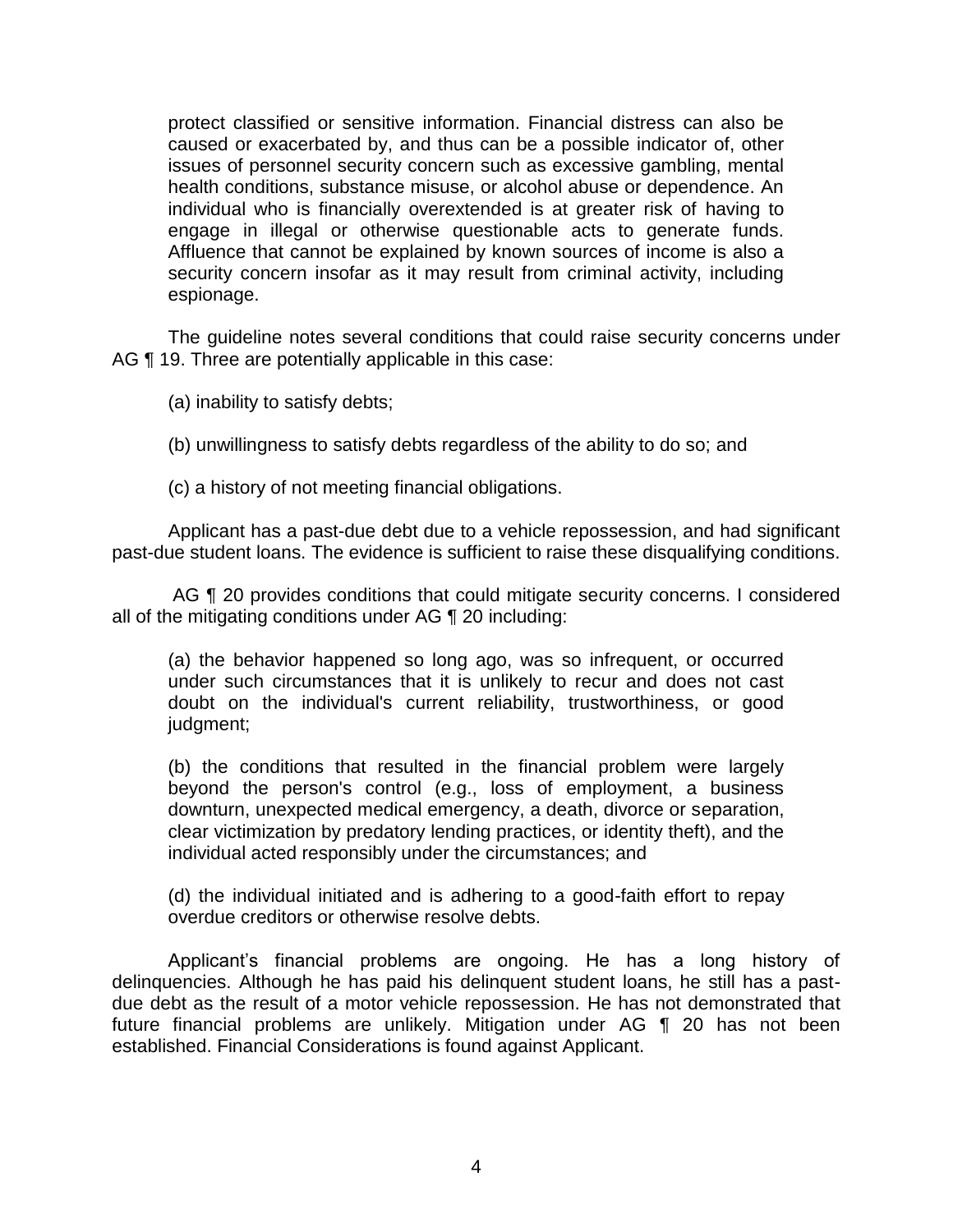### **Guideline E - Personal Conduct**

 The security concern relating to the guideline for Personal Conduct is set out in AG ¶ 15:

 Conduct involving questionable judgment, lack of candor, dishonesty, or unwillingness to comply with rules and regulations can raise questions about an individual's reliability, trustworthiness, and ability to protect classified or sensitive information. Of special interest is any failure to cooperate or provide truthful and candid answers during national security investigative or adjudicative processes. The following will normally result in an unfavorable national security eligibility determination, security clearance action, or cancellation of further processing for national security eligibility:

 (a) refusal, or failure without reasonable cause, to undergo or cooperate with security processing, including but not limited to meeting with a security investigator for subject interview, completing security forms or releases, cooperation with medical or psychological evaluation, or polygraph examination, if authorized and required; and

 (b) refusal to provide full, frank, and truthful answers to official representatives in connection with a personnel lawful questions of investigators, security officials, or other security or trustworthiness determination.

 The guideline notes several conditions that could raise security concerns under AG  $\P$  16. Two are potentially applicable in this case:

 any personnel security questionnaire, personal history statement, or similar form used to conduct investigations, determine employment qualifications, award benefits or status, determine national security (a) deliberate omission, concealment, or falsification of relevant facts from eligibility or trustworthiness, or award fiduciary responsibilities; and

 (b) deliberately providing false or misleading information; or concealing or omitting information, concerning relevant facts to an employer, investigator, security official, competent medical or mental health professional involved in making a recommendation relevant to a national security eligibility determination, or other official government representative

 Applicant was less than candid in answering Section 26 on his 2019 e-QIP. The evidence is sufficient to raise these disqualifying conditions.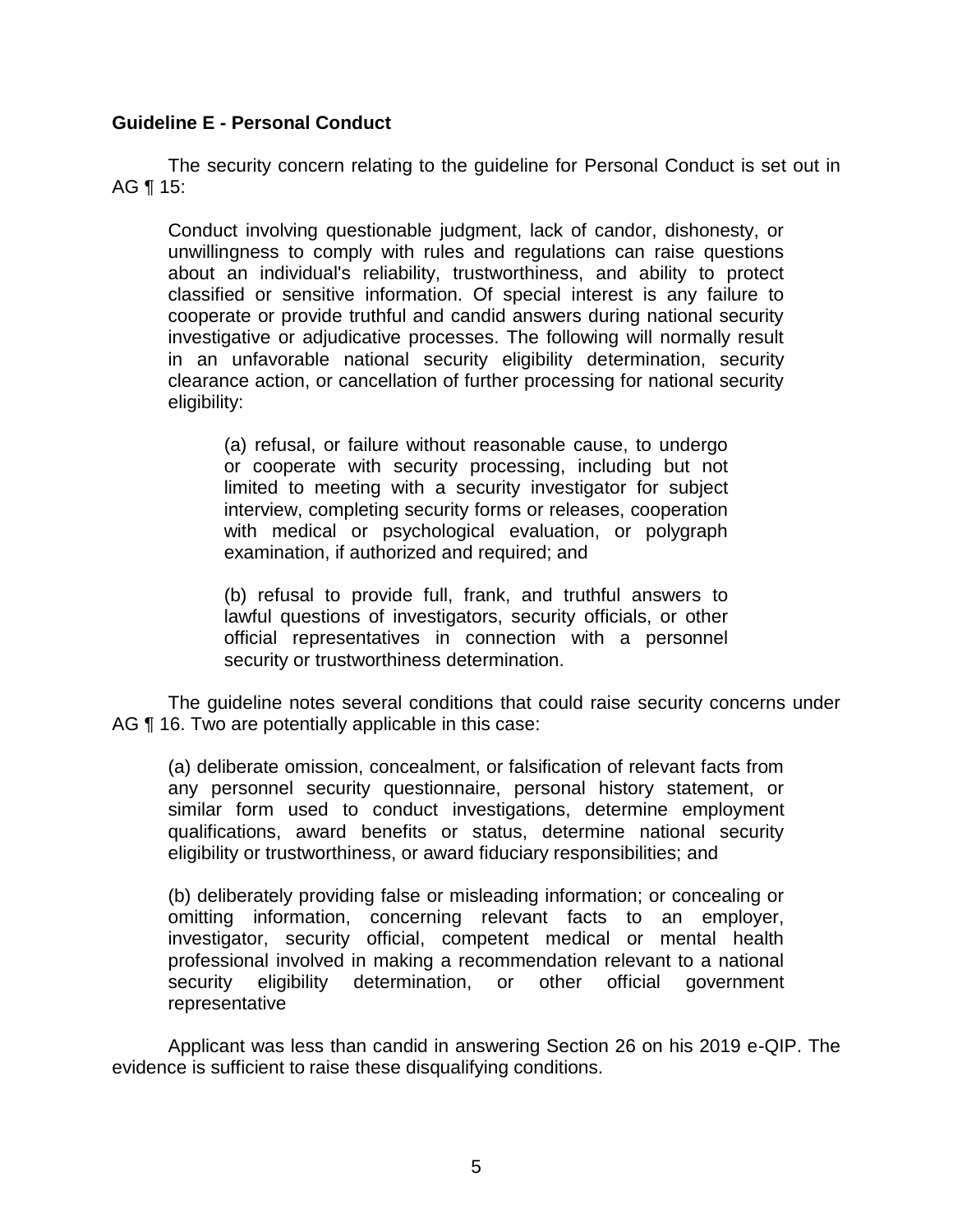AG ¶ 17 provides conditions that could mitigate security concerns. I considered all of the mitigating conditions under AG ¶ 17 including:

 (a) the individual made prompt, good-faith efforts to correct the omission, concealment, or falsification before being confronted with the facts; and

 (b) the refusal or failure to cooperate, omission, or concealment was caused or significantly contributed to by advice of legal counsel or of a person with professional responsibilities for advising or instructing the individual specifically concerning security processes. Upon being made aware of the requirement to cooperate or provide the information, the individual cooperated fully and truthfully

Neither of these apply. Applicant intentionally falsified his 2019 e-QIP. Personal Conduct is found against Applicant.

#### **Whole-Person Concept**

 Under the whole-person concept, the administrative judge must evaluate an applicant's eligibility for a security clearance by considering the totality of the applicant's conduct and all relevant circumstances. The administrative judge should consider the nine adjudicative process factors listed at AG ¶ 2(d):

(1) the nature, extent, and seriousness of the conduct; (2) the circumstances surrounding the conduct, to include knowledgeable participation; (3) the frequency and recency of the conduct; (4) the individual's age and maturity at the time of the conduct; (5) the extent to which participation is voluntary; (6) the presence or absence of rehabilitation and other permanent behavioral changes; (7) the motivation for the conduct; (8) the potential for pressure, coercion, exploitation, or duress; and (9) the likelihood of continuation or recurrence.

Under AG ¶ 2(c), the ultimate determination of whether to grant eligibility for a security clearance must be an overall commonsense judgment based upon careful consideration of the guidelines and the whole-person concept.

 I considered the potentially disqualifying and mitigating conditions in light of all facts and circumstances surrounding this case. I have incorporated my comments under Guideline F and E in my whole-person analysis. Some of the factors in AG ¶ 2(d) were well respected in the workplace. (AppX A.) However, overall, the record evidence leaves me with questions and doubts as to Applicant's eligibility and suitability for a security clearance. For all these reasons, I conclude Applicant failed to mitigate the addressed under those guidelines, but some warrant additional comment. Applicant is Financial Considerations and Personal Conduct security concerns.